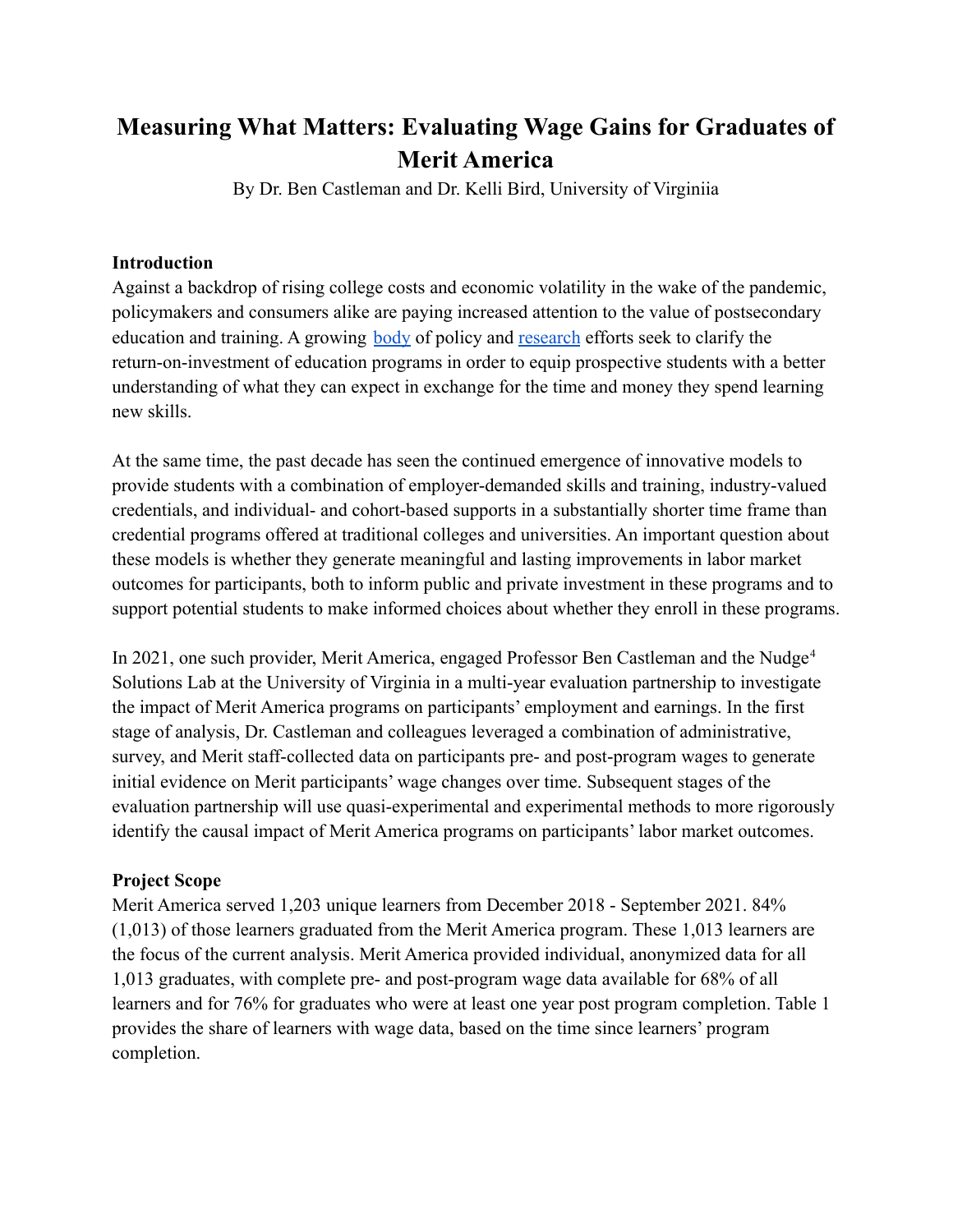#### *Table 1*

| Time since<br>completion | N of learners | % with pre and post wage data |
|--------------------------|---------------|-------------------------------|
| All learners             | 1013          | 68.02%                        |
| $\ge$ /=90 days          | 745           | 68.99%                        |
| $\ge$ = 180 days         | 630           | 70.32%                        |
| $\ge$ /=365 days         | 315           | 75.87%                        |

#### *Number of learners and % with pre- and post-wage data by time horizon*

#### **Methodology**

For pre-program wage data, Merit America collected and reported participants' wages over the 12 months prior to starting the program, using a combination of participant self-reported wages and a role-by-role re-creation of their work history over the prior 12 months ("Trailing 12 month wage"). Dr. Castleman and team used the Trailing 12 Month Wage as the source of pre-program wages for 93% of learners; for 7% of learners that measure was unavailable and the UVA team relied instead on a participant self-reported pre-program wage at the time of program start.

For post-program wage data, Merit America provided paystubs and offer letters for the majority of its graduates with post-wage data, as well as self-reported data from post-program surveys and learner  $\sim$  coach meetings. Dr. Castleman and team privileged the highest post-program wage data if multiple data points were available; however, there were no meaningful changes to the results when privileging administrative data sources over self-reported data, regardless of which was higher.

For learners across four time horizons (all learners,  $\ge$ /=90 days post-program,  $\ge$ /=180 days post-program, and >/=365 days post-program), the UVA team calculated the mean pre-program wages, post-program wages and wage gains, for both all graduates and for the subset of graduates experiencing a positive wage gain.

#### **Wage Changes over Time**

Table 2 below shows the results for all graduates by time horizon; Table 3 below shows the results for all graduates experiencing a positive wage gain by time horizon, as well as the share that experienced a positive wage gain.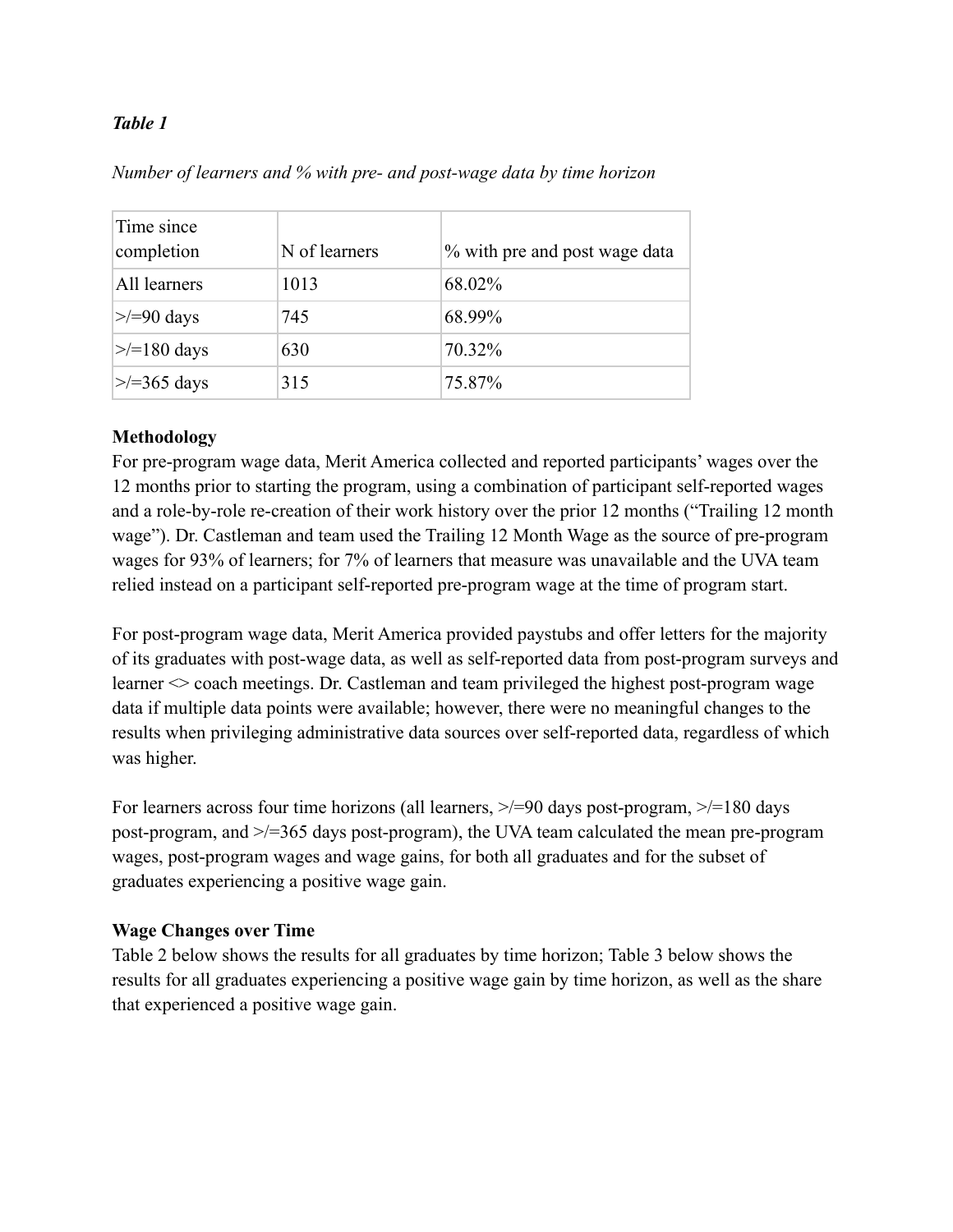# *Table 2*

#### **Graduates mean pre-program wages, post-program wages, and wage gains**

| Time since<br>completion | Mean pre-program<br>wages | Mean post-program<br>wages | Mean wage gain |
|--------------------------|---------------------------|----------------------------|----------------|
| All learners             | \$27,733.79               | \$43,223.26                | \$15,858.80    |
| $\ge$ /=90 days          | \$26,637.68               | \$45,163.23                | \$18,710.77    |
| $\ge$ /=180 days         | \$27,334.92               | \$46,116.39                | \$18,714.38    |
| $\ge$ /=365 days         | \$27,174.04               | \$48,612.12                | \$21,284.64    |

# *Figure 1*



Mean pre- and post-program wages for all graduates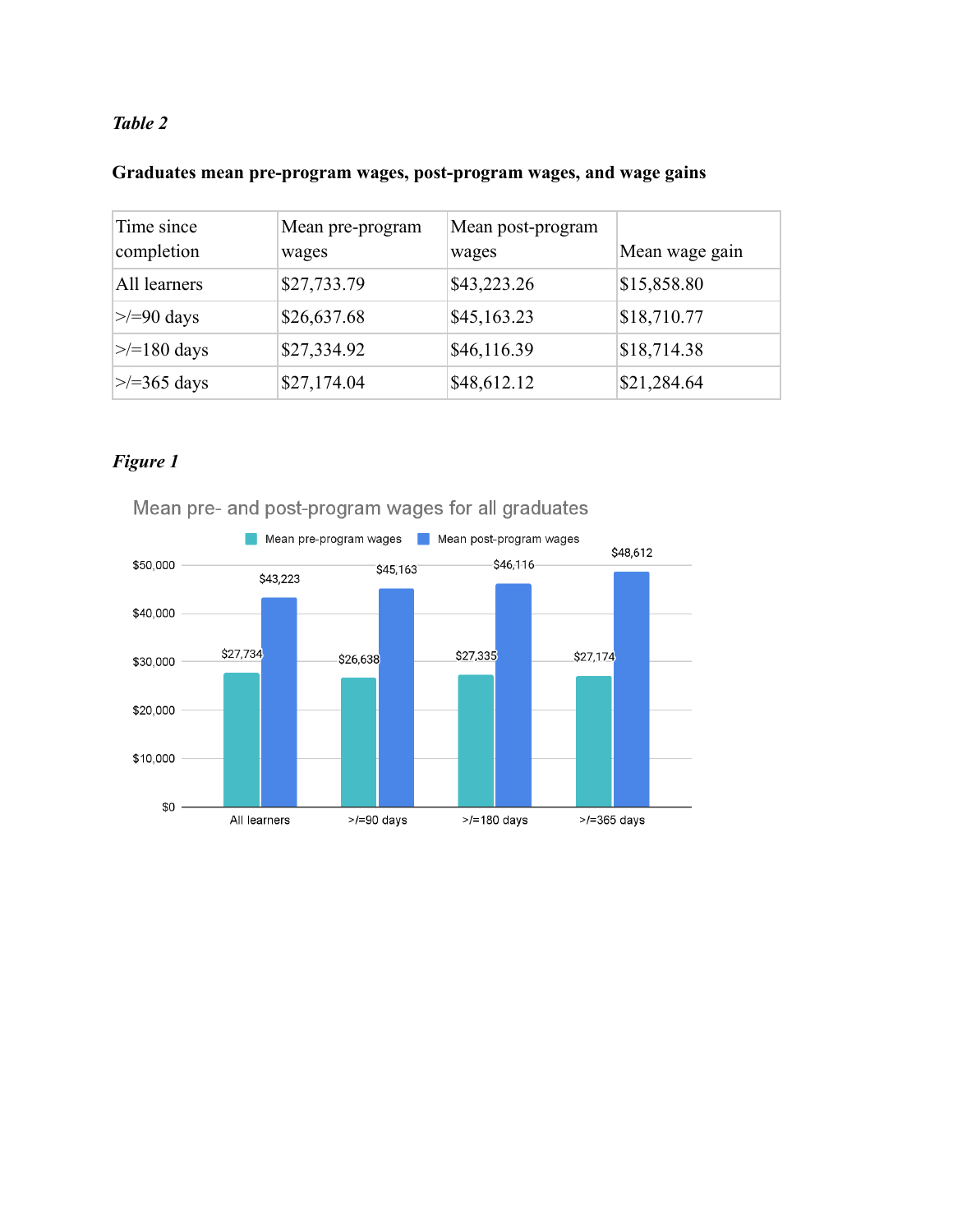# *Table 3*

**Share of graduates with positive wage gains and their mean pre-program wages, post-program wages, and wage gains**

|                  |                                                   | Mean pre-program | Mean post-program  |                     |
|------------------|---------------------------------------------------|------------------|--------------------|---------------------|
|                  |                                                   | wages, among     | wages, among       | Mean wage gain      |
| Time since       | % with $\geq 0$ (positive) learners with $\geq 0$ |                  | learners with $>0$ | conditional on $>0$ |
| completion       | wage gain                                         | wage gain        | wage gain          | wage gain           |
| All learners     | 76.78%                                            | \$24,065.42      | \$48,593.01        | \$24,527.59         |
| $\ge$ /=90 days  | 80.74%                                            | \$23,883.02      | \$50,180.78        | \$26,297.75         |
| $\ge$ /=180 days | 81.72%                                            | \$24,632.49      | \$50,552.55        | \$25,920.06         |
| $\ge$ /=365 days | 86.19%                                            | \$25,115.31      | \$51,699.32        | \$26,584.00         |

# *Figure 2*

% of graduates with a positive (>0) wage gain

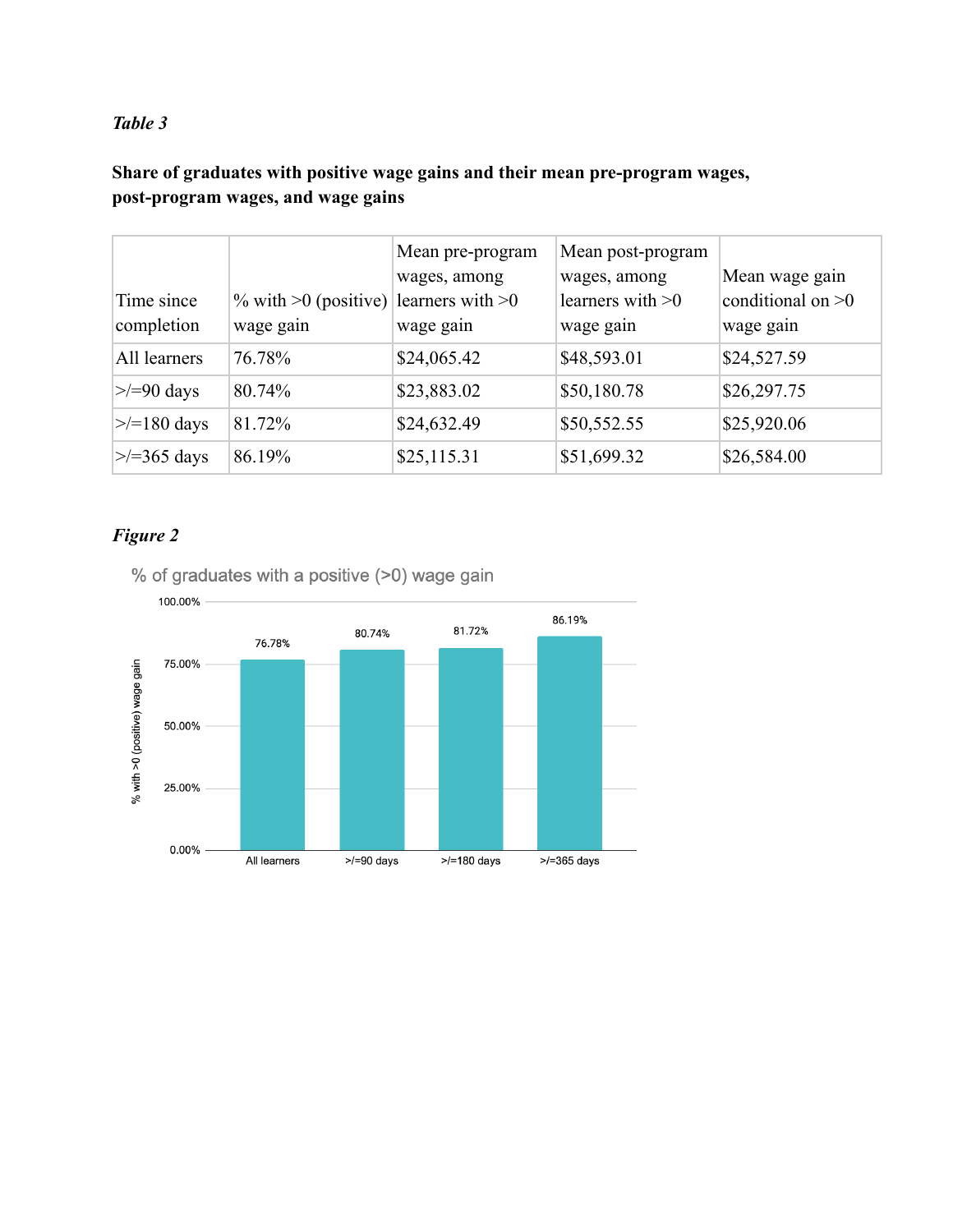#### *Figure 3*



Mean pre- and post-program wages among learners with >0 wage gain

#### **Conclusion**

The findings of this analysis are a promising indication that accelerated learning models like Merit America may drive meaningful wage gains for participants. In the coming months, Dr. Castleman and team will continue working with Merit America to track longer-term wage gains, using increasingly comprehensive administrative data sources and experimental methods, with the joint goal of setting a new standard for rigorous evaluation in the workforce development space.